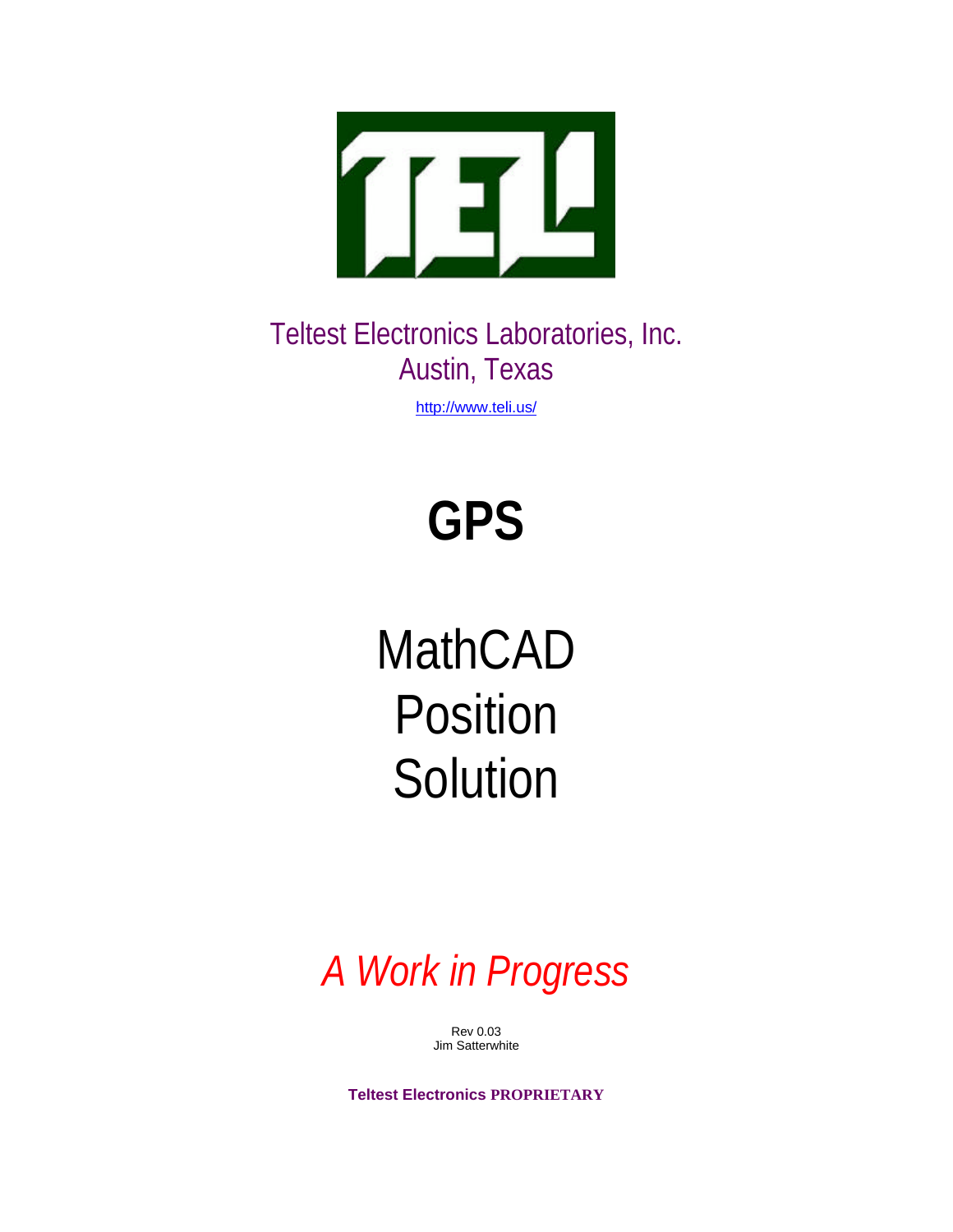

## **Table of Contents**

| 2.             |  |
|----------------|--|
| 3 <sub>1</sub> |  |
| 4.             |  |
|                |  |
| 5.             |  |

## **Table of Figures**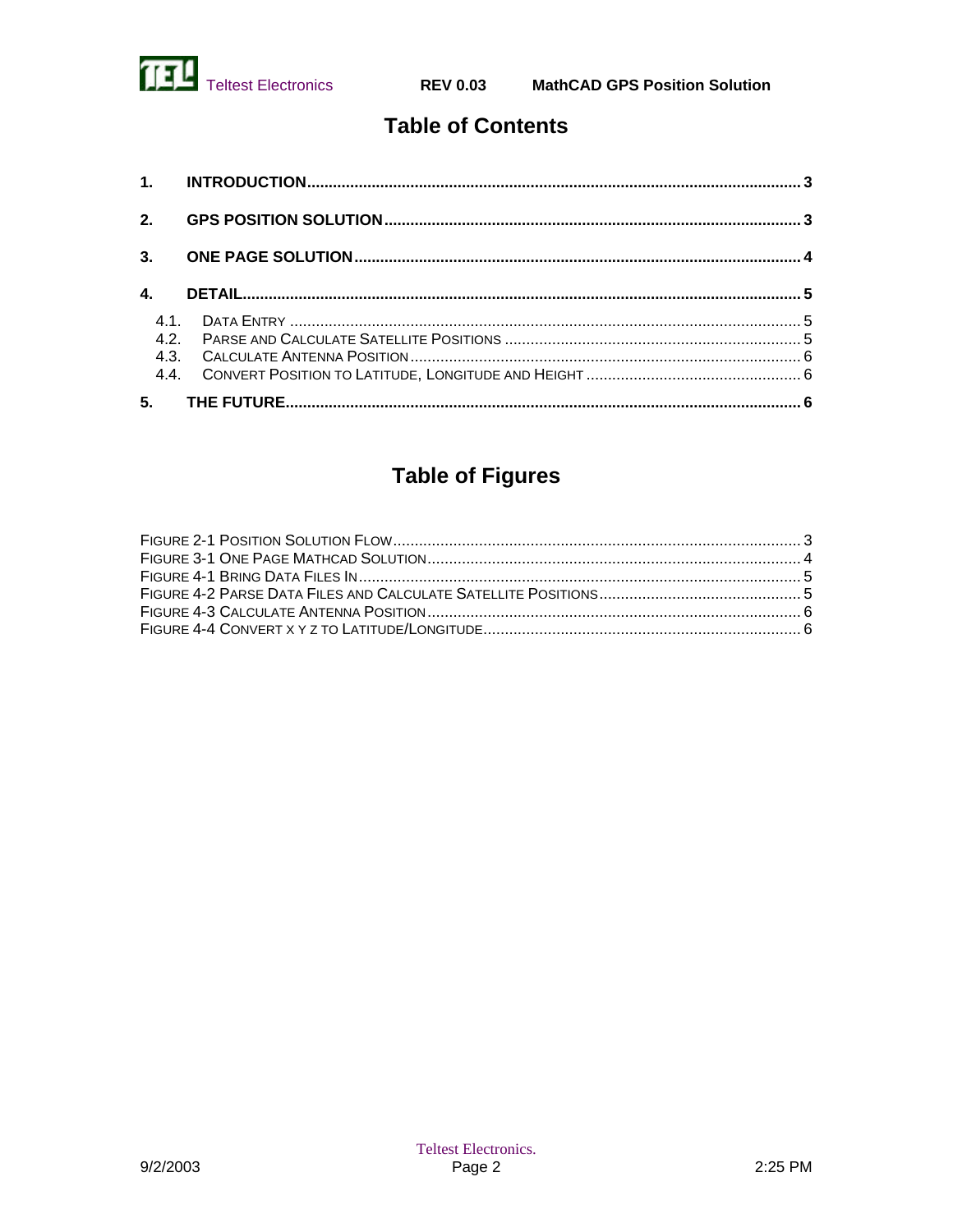

## **1. Introduction**

This document presents a Mathcad GPS position solution on one page in Mathcad. It is a very busy page. This Mathcad solution was written several years ago in preparation for writing a realtime proprietary differential GPS position solution in C for operation on an IBM PC. At that time, due to the speed of processors (Intel 486) and the number of equations requiring an evaluation, it was very cumbersome in Mathcad to make changes on page-one and then go to page three or more to see the result. Therefore, a successful attempt was made to place the entire solution on one page or screen in Mathcad. In that way, the results of changes could be viewed quickly, enhancing the development process.

Since that time, due to changes in later versions of Mathcad, the solution no longer fits all on one 8 1/2 x 11 sheet in Mathcad. Therefore, I have adjusted it to something a little larger. That one page sheet is attached at the end of this document in an orientation that will print well. It is also available a separate Adobe Acrobat pdf file. It is suggested that that file be printed and then use the figures in this document as a guide to the information on the printed figure, as the compressed figures in this document are barely readable.

## **2. GPS Position Solution**



**Figure 2-1 Position Solution Flow**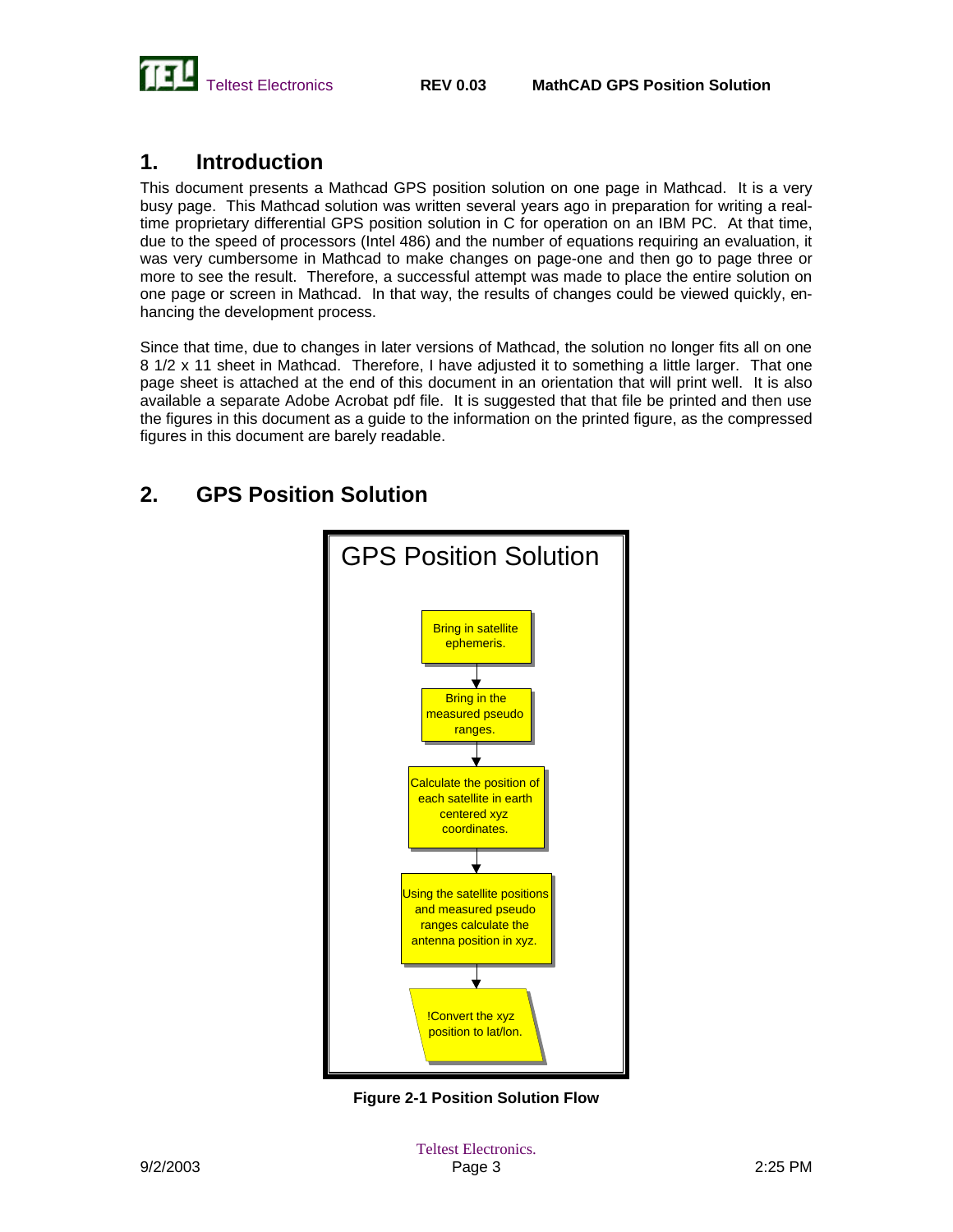

## **3. One Page Solution**

The one page solution is shown in Figure 3-1. This a busy figure and too compact as shown. See the attached figure or the separate file mentioned above for more clarity.

| <b>Tellest Electronics</b>                                                                                                                                                                                                                                                                                                                                                                                                                                                                                                                                                                                                                                                                                                                                                                                                                                                                                                                      |
|-------------------------------------------------------------------------------------------------------------------------------------------------------------------------------------------------------------------------------------------------------------------------------------------------------------------------------------------------------------------------------------------------------------------------------------------------------------------------------------------------------------------------------------------------------------------------------------------------------------------------------------------------------------------------------------------------------------------------------------------------------------------------------------------------------------------------------------------------------------------------------------------------------------------------------------------------|
| $\frac{1}{2} = 1.501 \times 11^{5} \qquad 0.01 = -1$<br>$\label{eq:Riccati} h\cdot h\cdot h\quad \  \  \, \Omega_{\mathcal{L}}(S\to \mathbb{R})\quad \  \  \, \Omega_{\mathcal{L}}(S\to \mathbb{R})\quad \  \  \, \Omega_{\mathcal{L}}(S\to \mathbb{R})\quad \  \  \, \Omega_{\mathcal{L}}(S\to \mathbb{R})\quad \  \  \, \Omega_{\mathcal{L}}(S\to \mathbb{R})\quad \  \  \, \Omega_{\mathcal{L}}(S\to \mathbb{R})\quad \  \  \, \Omega_{\mathcal{L}}(S\to \mathbb{R})\quad \  \, \Omega_{\mathcal{L$<br>GFE Pasitian Solution Capatitians                                                                                                                                                                                                                                                                                                                                                                                                     |
| $\mathrm{NCh}^{(N-1)} \circ \mathrm{N}_{\mathcal{O}_N} \left[ \mathrm{SMO}^{1/2} \right]_{\mathbb{C}} \left( \mathbb{Q} \right) + \mathrm{SMO}^{1/2} \left( \mathrm{N}_0 \right)^{1/2} \left( \mathrm{N}_0 \right) \left( \mathrm{N}_0 \right) \left( \mathrm{N}_0 \right) \left( \mathrm{N}_0 \right) \left( \mathrm{N}_0 \right) \left( \mathrm{N}_0 \right) \left( \mathrm{N}_0 \right) \left( \mathrm{N}_0 \right) \left( \mathrm{N}_0 \right) \left( \mathrm{N}_0 \right) \left( \mathrm{N}_$                                                                                                                                                                                                                                                                                                                                                                                                                                              |
|                                                                                                                                                                                                                                                                                                                                                                                                                                                                                                                                                                                                                                                                                                                                                                                                                                                                                                                                                 |
|                                                                                                                                                                                                                                                                                                                                                                                                                                                                                                                                                                                                                                                                                                                                                                                                                                                                                                                                                 |
|                                                                                                                                                                                                                                                                                                                                                                                                                                                                                                                                                                                                                                                                                                                                                                                                                                                                                                                                                 |
| <sup>06</sup> ഓരോ ഐ <sup>ല</sup> ിച്ച് ആരം ഇത് പിന്നും പിന്നിച്ചു. പ്രായമായി <sup>26</sup> പ്രവായ പ്രവേഷം പ്രവേഷം പ്രവേഷം പ്രവേഷം പ്രവേഷം പ്രവേഷം പ്രവേഷം പ്രവേഷം പ്രവേഷം പ്രവേഷം പ്രവേഷം പ്രവേഷം പ്രവേഷം പ്രവേഷം പ്രവേ                                                                                                                                                                                                                                                                                                                                                                                                                                                                                                                                                                                                                                                                                                                         |
| $\mathcal{N}_{\text{H}}$                                                                                                                                                                                                                                                                                                                                                                                                                                                                                                                                                                                                                                                                                                                                                                                                                                                                                                                        |
| $\left\ \varphi_{\alpha}\varphi_{\beta}\right\ _{\mathcal{H}^1} \leq \left\ \varphi_{\alpha}\varphi_{\beta}\right\ _{\mathcal{H}^1} \leq \left\ \varphi_{\alpha}\varphi_{\beta}\varphi_{\beta}\right\ _{\mathcal{H}^1} \leq \left\ \varphi_{\beta}\varphi_{\beta}\varphi_{\beta}\varphi_{\beta}\right\ _{\mathcal{H}^1} \leq \left\ \varphi_{\beta}\varphi_{\beta}\varphi_{\beta}\varphi_{\beta}\right\ _{\mathcal{H}^1} \leq \left\ \varphi_{\beta}\varphi_{\beta}\varphi_{\beta}\right\ _{\mathcal{$<br>$\max_{\{i,j'\}\in\{1,2\}}\min_{\{i,j'\}\in\{1,2\}}\min_{\{i,j'\}\in\{1,2\}}\min_{\{i,j'\}\in\{1,2\}}\min_{\{i,j'\}\in\{1,2\}}\min_{\{i,j'\}\in\{1,2\}}\min_{\{i,j'\}\in\{1,2\}}\min_{\{i,j'\}\in\{1,2\}}\min_{\{i,j'\}\in\{1,2\}}\min_{\{i,j'\}\in\{1,2\}}\min_{\{i,j'\}\in\{1,2\}}\min_{\{i,j'\}\in\{1,2\}}\min_{\{i,j'\}\in\{1,2\$<br>$10.710 - 20.007$<br>$X = -78.00000000$<br>Please make 1-13 av-0.3 k-0 3-0.5 1-13<br>Z#BBSEW |
| 计晶<br>$\label{eq:V1} V_{B} = V_{B}^{-1} \left\{ V_{B} \right\} \otimes \left\{ V_{B} - \eta \right\} \otimes \left\{ V_{B} \right\} \otimes \left\{ V_{B} \right\} \otimes \left\{ V_{B} \right\} \otimes \left\{ V_{B} \right\} \otimes \left\{ V_{B} \right\} \otimes \left\{ V_{B} \right\} \otimes \left\{ V_{B} \right\} \otimes \left\{ V_{B} \right\} \otimes \left\{ V_{B} \right\} \otimes \left\{ V_{B} \right\} \otimes \left\{ V_{B} \right\} \otimes \left$                                                                                                                                                                                                                                                                                                                                                                                                                                                                        |
| Range detailons<br>Determine nanaey vectors for<br>$\dim \frac{1}{\epsilon} \Omega = \frac{1}{2} \Big\vert + \frac{1}{\epsilon} \Omega - \frac{1}{\epsilon} \Big\vert + \frac{1}{\epsilon} \Omega - \frac{1}{\epsilon} \Big\vert \frac{1}{2} \Big\vert = \frac{1}{\epsilon} \Big\vert \frac{1}{2} \Big\vert = \frac{1}{\epsilon} \Big\vert \frac{1}{2} \Big\vert = \frac{1}{\epsilon} \Big\vert \frac{1}{2} \Big\vert = \frac{1}{\epsilon} \Big\vert \frac{1}{2} \Big\vert = \frac{1}{\epsilon} \Big\vert \frac{1}{2} \Big\vert = \frac{1}{\epsilon} \Big\vert \frac{1$                                                                                                                                                                                                                                                                                                                                                                         |
| $(2380 + 10)$<br>$\left.\begin{array}{l} \overline{1} & \text{if } 0 \leqslant 0 \\ \overline{1} & \text{if } 0 \leqslant 0 \leqslant 0 \end{array}\right  = \hbar$<br>$\frac{16}{9s_0+\frac{16}{9s_0}}\cdot\frac{16}{9s_0+\frac{16}{9s_0}}\cdot\frac{16-16}{9s_0+\frac{16}{9s_0}}\cdot\frac{9}{9s_0x},\frac{16}{9s_0+\frac{16}{9s_0}}\cdot\frac{16}{9s_0}\cdot\frac{16}{9s_0+\frac{16}{9s_0}}\cdot\frac{16-16}{9s_0+\frac{16}{9s_0}}\cdot\frac{1}{16}\cdot\frac{16}{9s_0+\frac{16}{9s_0}}\cdot\frac{1}{16}\cdot\frac{1}{16}\cdot\frac{$<br>$\sqrt{\epsilon_{\rm m}}\,2.343\times10^7$                                                                                                                                                                                                                                                                                                                                                          |
| $\left\langle 2180\pi\,10^{7}\right\rangle$<br>$2.97\times 10^{-7}$<br>$(3.93 \times 10^{7})$<br>$2.37\times10^7$<br>$x^{\star}$ J1992S7s $10^7$ $\cdots$ at $-4.894$<br>$\mathcal{C} = \eta \eta + \mathcal{R}_0 \qquad \qquad \mathcal{Y}' = \eta \eta + \mathcal{R}_1 \qquad \qquad \mathcal{X}'' = \eta \eta + \mathcal{R}_2 \qquad \qquad \mathcal{V}' = \mathcal{V} \mathcal{W} \mathcal{V} + \mathcal{R}_3$<br>$y' = -5.05004750263643 + 10^{2}$<br>$z' = 1.7825605505941 \times 10^{-7}$<br>(1120)<br>1,1917<br>Ħ<br>zE =                                                                                                                                                                                                                                                                                                                                                                                                               |
| $\label{eq:2.1} g_{24} = \{192\} \qquad \qquad {\rm E}{\rm H}{\rm m} = \sqrt{(\phi(r\cdot x)^2 + (\mu - \sqrt{r}^2 + (z) r + z \, {\rm E}{\rm m} \, {\rm m} + 1.483)}$<br>$2 - 12 = 25$<br>A - Ag w. Mar<br>$8981 - 1988$<br>あいまだすが<br><b>Pic=0.136</b><br>$-0.001$                                                                                                                                                                                                                                                                                                                                                                                                                                                                                                                                                                                                                                                                             |
| $2\frac{100}{10}$ = $-3133333$<br><b>INFTHS - 708 T60</b><br>$\text{max} = \frac{1}{2041} - \pi_2 + \frac{2-\delta^2}{2} - \pi_2 + \sqrt{\sigma^2 + \sqrt{\sigma^2}} - \mu_2 + \sqrt{\sigma^2 + \sqrt{\sigma^2}} - \mu_2 + \text{res}\left(\frac{\sigma^2}{2}\right) + \mu_2 + \text{res}\left(\frac{\sigma^2}{2}\right) - \mu_2 - \text{res}\left(\frac{\sigma^2}{2}\right) - \mu_2 - \frac{1}{\sqrt{\pi}} - \frac{\mu_2}{\sigma(\sqrt{\pi})} - \mu_2 - \frac{\mu_2}{\sigma(\sqrt{\pi})} - \mu_2 - \frac{\mu_2}{\sigma(\sqrt{\pi})} - \mu_$                                                                                                                                                                                                                                                                                                                                                                                                    |
| $h = h^2 = -1.036$<br>$\left(1-\frac{100}{4}-4\right)^{2} \left[ 0.02110^{2} \right] \times 10^{2} \times 10^{2} \times 10^{2} \times 10^{2} \times 10^{2} \times 10^{2} \times 10^{2} \times 10^{2} \times 10^{2} \times 10^{2} \times 10^{2} \times 10^{2} \times 10^{2} \times 10^{2} \times 10^{2} \times 10^{2} \times 10^{2} \times 10^{2} \times 10^{2} \times 10^{2} \times 10^{2} \times 10^{2} \times 10^{2$                                                                                                                                                                                                                                                                                                                                                                                                                                                                                                                          |

**Figure 3-1 One Page Mathcad Solution**

This difficult to view graphic is included here as a figure for continuity. See the attachment at the end of this document for a more detailed graphic.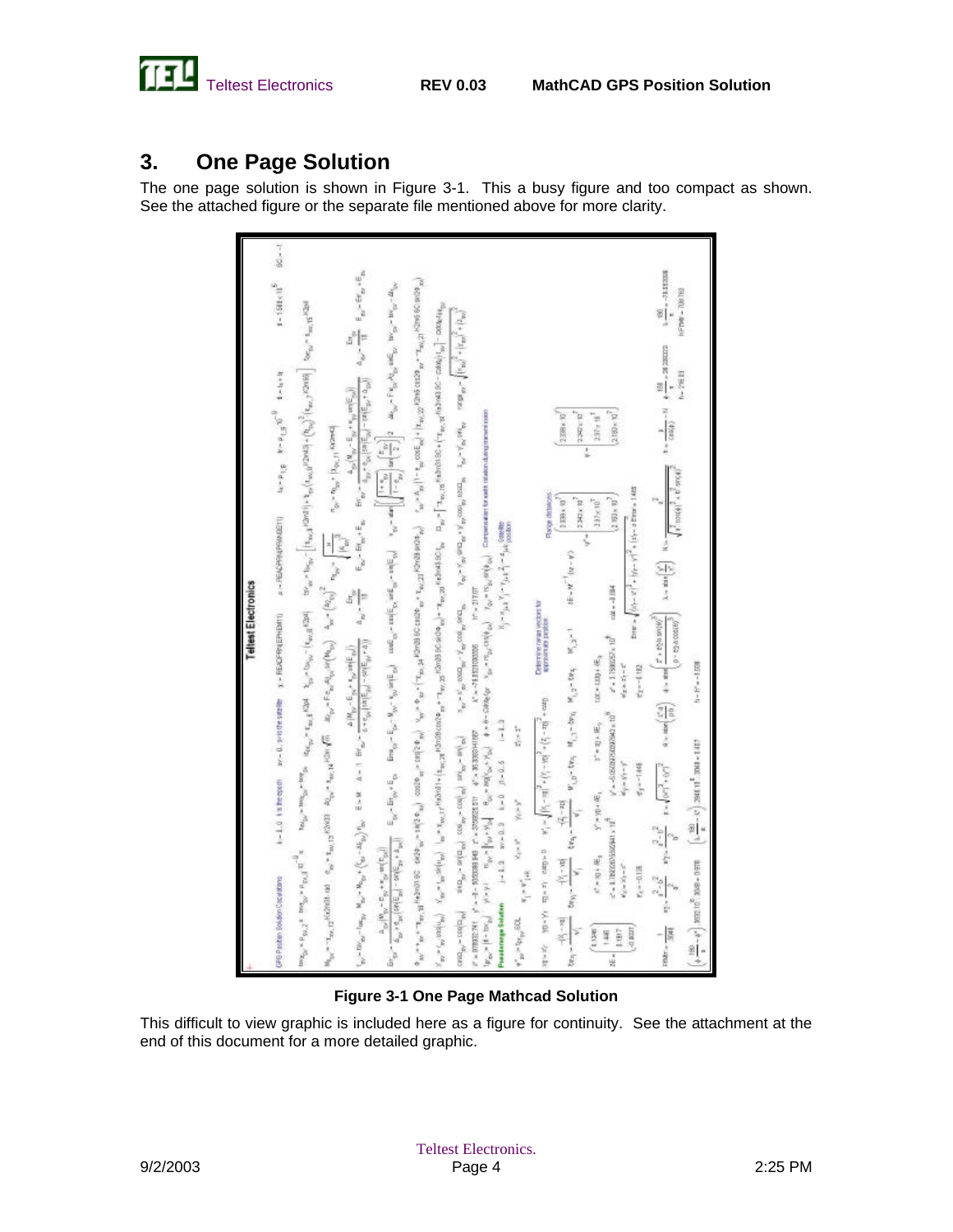

### **4. Detail**

Graphic figures are presented to the reader as a guide through the solution. Obviously, they are not clear. See the attachment at the end of this document for a more detailed graphic. The figures below are snapshots from that graphic.

#### **4.1. Data Entry**

Ephemeris and pseudorange data is brought in via data files as shown in Figure 4-1. EPHEM11 and PRANGE11 are two coherent data sets.



**Figure 4-1 Bring Data Files In**

#### **4.2. Parse and Calculate Satellite Positions**

The input data files are then parsed to obtain the specific variable needed for the calculations. The using these parsed variables the relevant GPS satellite positions are calculated in earth centered x y z coordinates.

| $\mathbf{1}_R = \rho_{\mathcal{T}_q,\mathcal{B}} \qquad \mathbf{1}_F = \rho_{\mathcal{T}_q,\mathcal{B}} \mathbf{10}^{-\mathcal{B}} \qquad \mathbf{1}_F = \mathbf{1}_R \in \mathcal{V}$<br>p :- READPRAIPRANGELL)<br>GPS Position Solution Caculatins                                                                                                                                                                                                                                                                                                                                                                                                                                                                                                                                                                                                                                                                                                                                                                                                   | $1 - 1.568 \times 10^{9}$ |
|--------------------------------------------------------------------------------------------------------------------------------------------------------------------------------------------------------------------------------------------------------------------------------------------------------------------------------------------------------------------------------------------------------------------------------------------------------------------------------------------------------------------------------------------------------------------------------------------------------------------------------------------------------------------------------------------------------------------------------------------------------------------------------------------------------------------------------------------------------------------------------------------------------------------------------------------------------------------------------------------------------------------------------------------------------|---------------------------|
| $\text{res}_{\mathfrak{h}_{\mathcal{G}\theta}} \coloneqq \mu_{\mathfrak{g}\mathfrak{h},\mathfrak{I}} \otimes \text{ dist}_{\mathfrak{g}_{\mathfrak{h}}} \coloneqq \mu_{\mathfrak{g}\mathfrak{h},\mathfrak{I}} \text{ 10}^{-\mathfrak{g}} \otimes$<br>$\mathbf{1}_{\mathsf{BV}_{\mathsf{S}\mathsf{V}}}\coloneqq \mathsf{H}\mathsf{H}_{\mathsf{S}\mathsf{V}}+\mathsf{H}\mathsf{H}_{\mathsf{S}\mathsf{V}}\quad \  \  \mathsf{H}_{\mathsf{S}\mathsf{C}_{\mathsf{S}\mathsf{V}}}\coloneqq \mathsf{X}_{\mathsf{W}\mathsf{V},\mathsf{S}}\mathsf{H}\mathsf{Q}\mathsf{P}\mathsf{I}$<br>$\text{tsv}_{yy} = \text{tsv}_{yy} + \left[ \left( \chi_{yy,0} k(2m\theta) \right) + \chi_{yy} \left( \chi_{xy,0} k(2m\theta) \right) + \left( \chi_{yy} \right)^2 \left( \chi_{yy,0} + (2m\theta) \right) \right]$<br>$u_{gg} = t s \omega_{gs} - \left( \dot{u}_{so\uparrow, \text{S}} \kappa_{204} \right)$<br>$106_{\mathrm{SN}} \geq 2_{\mathrm{SN},15}$ K2p4                                                                                                        |                           |
| $\Lambda_{\mu\nu}{}^a \left(\hbar\Omega_{\rm gas}\right)^2$<br>$\Delta t_{\rm gw} = F \, \sigma_{\rm gw} \, \Delta t_{\rm gw} \sin(M_{0_{\rm GW}})$<br>$\mathbf{e}_{\mathbf{y}\mathbf{y}} = \mathbf{x}_{\mathbf{x}\mathbf{z}_1,12} \text{H2m33} \quad \hbar \mathbf{q}_{\mathbf{y}\mathbf{y}} = \mathbf{x}_{\mathbf{x}\mathbf{z}_1,14} \text{H2m} \sqrt{m}$<br>$M_{\Omega_{\text{SM}}}= -\chi_{_{\text{NN}_1} \uparrow \downarrow} + \chi_{\text{SM} \uparrow \uparrow + \text{SM}}$<br>$n_{0_{\rm BV}}=\sqrt{\frac{\mu}{\left(\Lambda_{\rm pl}\right)^2}}$<br>$n_{\rm gw} \times n_{\rm 0_{\rm EW}} + \left(\chi_{\rm 20\,,\,11}\,\mathrm{Kx2mHJ}\right)$                                                                                                                                                                                                                                                                                                                                                                                             |                           |
| $\Delta_{\rm{BV}} \sim \frac{\rm{Br}_{\rm{BV}}}{10}$<br>$\mathbb{I}_{g_{\mathcal{H}}} = \mathbf{E} \mathbb{V}_{g_{\mathcal{H}}} - \mathbb{E} \mathbf{a}_{g_{\mathcal{H}}} - \mathbb{W}_{g_{\mathcal{H}}} \mathbb{V}_{g_{\mathcal{H}}} = \mathbb{W}_{g_{\mathcal{H}}} - \mathbb{E} \mathbb{V}_{g_{\mathcal{H}}} = \mathbb{E} \mathbb{V} - \mathbb{E} \mathbb{V} - \mathbb{E} \mathbb{V}_{g_{\mathcal{H}}} = \mathbb{E} \mathbb{V}_{g_{\mathcal{H}}} = \frac{\mathbb{E} \left( \mathbb{W}_{g_{\mathcal{H}}} - \mathbb{$<br>$\Delta_{\rm gw}[N_{\rm gw}-E_{\rm gw}+E_{\rm gw}/20 E_{\rm gw}]\rangle$<br>$\epsilon_{\rm sp} = \frac{\mathrm{E} \eta_{\rm sp}}{10} \quad \mathrm{E}_{\rm sp} = \mathrm{E} \eta_{\rm sp} + \mathrm{E}_{\rm sp} \label{eq:eff}$<br>$\mathsf{E}_{\mathrm{gs}} = \mathsf{E} \mathsf{f} \mathsf{f}_{\mathrm{gs}} + \mathsf{E}_{\mathrm{gs}}$<br>$\mathsf{Br}_{\mathsf{Sf}}$<br>$\overline{\mathbb{E}_{gg'}\!\star\mathbb{E}_{gg'}[\mathfrak{M} \mathbb{E}_{gg'}]\circ\mathfrak{M}[\mathbb{E}_{gg}\!\star\!\mathbb{E}_{gg}\,]}\,$ |                           |
| $\mathbf{h}_{\text{gw}}\big(\mathbf{W}_{\text{gw}}-\mathsf{E}_{\text{gw}}\ast\mathbf{w}_{\text{gw}}\text{sin}\big \mathsf{E}_{\text{gw}}\big \big>$<br>$\cos E_{\rm 2N} \sim \cos (E_{\rm 2N} \sin E_{\rm 2N} + \sin (E_{\rm 2N}) \nonumber \\ \qquad \times_{\rm 2N} \sim \sin \left[ \left( \frac{1 + \epsilon_{\rm 2N}}{1 - \epsilon_{\rm 2N}} \right) \cos \left( \frac{E_{\rm 2N}}{2} \right) \right] \\ 2 \quad \  \  \omega_{\rm 2N} \sim \Gamma \sigma_{\rm 2N} \omega_{\rm 2N} \sin E_{\rm 2N} \quad \  \  \tan_{\rm 2N} \sim \omega_{\rm 2N} \sim \omega_{\rm 2N} \ . \label{eq:omega$<br>$\mathsf{E}_{yy} \ast \mathsf{E} \sigma_{yy} \ast \mathsf{E}_{yy} = \mathsf{E} \sigma_{yy} \ast \mathsf{E}_{yy} \ast \eta_{yy} \ast \eta_{yy} \sin(\mathsf{E}_{yy})$<br>$\text{Ext}^{\infty} \xrightarrow{\mathbb{R}^{2k} \times \mathbb{R}^{2k}} \left[ \min_{\mathbb{R}^{2k}} \left  e^{2 \phi} \right  - \min_{\mathbb{R}^{2k}} \left  e^{2 \phi} \star \psi^{2N} \right  \right]$                                                              |                           |
| $b_{30}+a_{30}+r_{30},~y_0\\ b_{20}+b_{21}+b_{22}+b_{23}+c_{24}+c_{25}+c_{26}+c_{27}+c_{28}+c_{29}+c_{29}+c_{29}+c_{29}+c_{29}+c_{20}+c_{20}+c_{20}+c_{20}+c_{20}+c_{20}+c_{21}+c_{22}+c_{21}+c_{22}+c_{21}+c_{22}+c_{21}+c_{21}+c_{22}+c_{21}+c_{22}+c_{21}+c_{22}+$                                                                                                                                                                                                                                                                                                                                                                                                                                                                                                                                                                                                                                                                                                                                                                                  |                           |
| $x_{g_0} = r_{g_0} = r_{g_0} = r_{g_0} = r_{g_0} = r_{g_0} = r_{g_0} = r_{g_0} = r_{g_0} = r_{g_0} = r_{g_0} = r_{g_0} = r_{g_0} = r_{g_0} = r_{g_0} = r_{g_0} = r_{g_0} = r_{g_0} = r_{g_0} = r_{g_0} = r_{g_0} = r_{g_0} = r_{g_0} = r_{g_0} = r_{g_0} = r_{g_0} = r_{g_0} = r_{g_0} = r_{g_0} = r_{g_0} = r_{g_0} = r_{g$                                                                                                                                                                                                                                                                                                                                                                                                                                                                                                                                                                                                                                                                                                                           |                           |
| $\gamma_{g_{\mathcal{U}}} \sim z'_{g_{\mathcal{U}}} \text{ and } \gamma_{g_{\mathcal{U}}} \star \gamma'_{g_{\mathcal{U}}} \text{ and } \gamma_{g_{\mathcal{U}}} \text{ and } \gamma_{g_{\mathcal{U}}} \to \gamma'_{g_{\mathcal{U}}} \text{ and } \gamma_{g_{\mathcal{U}}} \qquad \text{resp.} \qquad \left( z_{g_{\mathcal{U}}} \right)^2 \star \left( \gamma_{g_{\mathcal{U}}} \right)^2 \star \left  z_{g_{\mathcal{U}}} \right ^2$<br>$\text{min}_{\mathcal{G}^{\text{c}}} = \text{min}_{\mathcal{G}^{\text{c}}} \quad \text{min}_{\mathcal{G}^{\text{c}}} = \text{min}_{\mathcal{G}^{\text{c}}} \quad \text{min}_{\mathcal{G}^{\text{c}}} = \text{min} i_{\mathcal{G}^{\text{c}}} $<br>$x_{gj}=x'_{gq'}cm\Omega_{gq'}-\gamma_{gq'}cm\Omega_{gq'}cm\Omega_{gq}$<br>$\cos\!\varphi_{\rm gw}=\cos[\varphi_{\rm gw}]$<br>$h^* = 217.07$<br>2"> -79.0621030666                                                                                                                                                                                          |                           |

**Figure 4-2 Parse Data Files and Calculate Satellite Positions**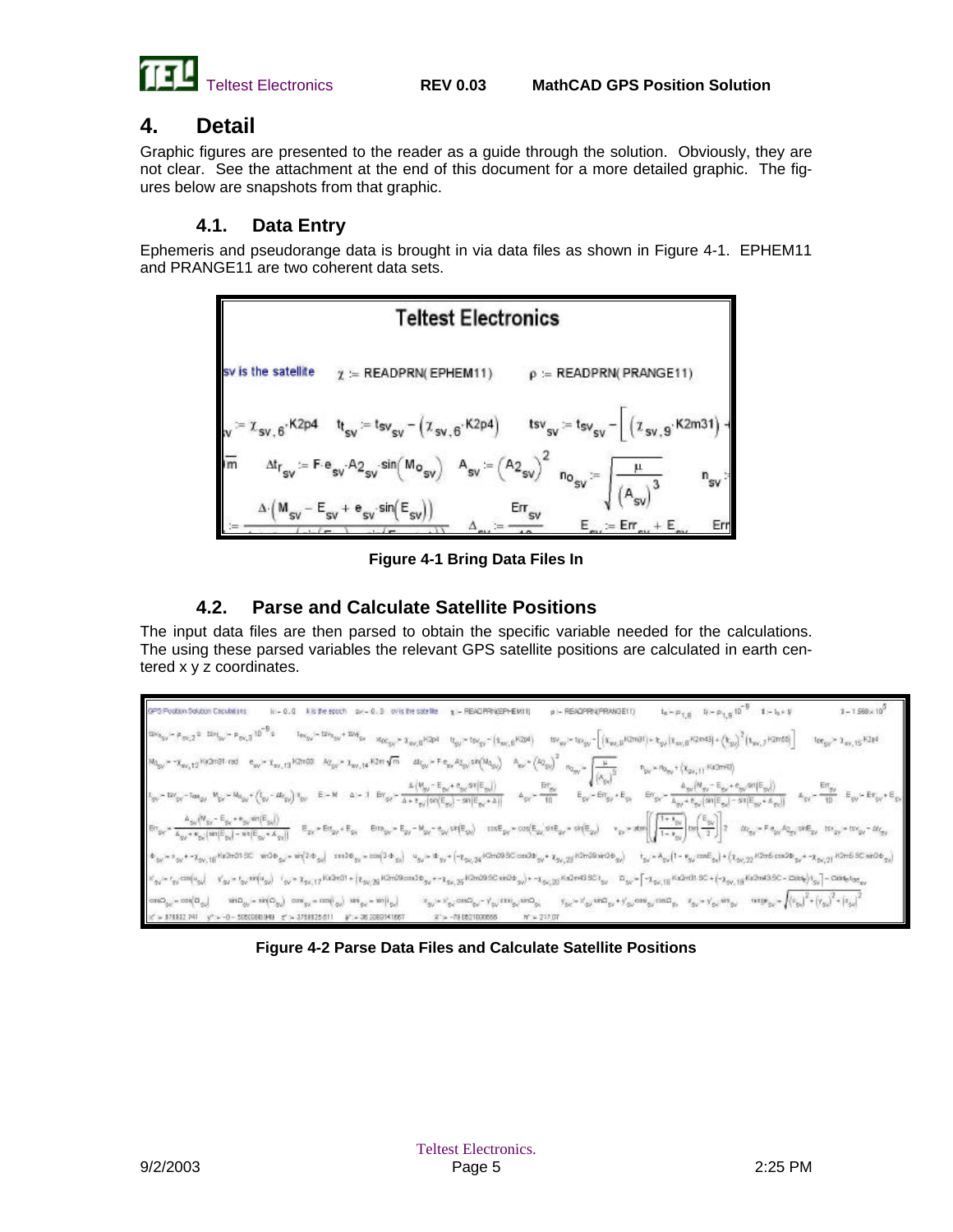

#### **4.3. Calculate Antenna Position**

Given the satellite positions, using the input pseudorange data, the receiver antenna position is calculated in earth centered x y z coordinates.

|                | <b>Pseudorange Solution</b>          | $= 0.3$<br>0.3<br>5V (m)                                                               | $i = 0.3$<br>$k=0$<br>$11 - 0.5$                                                                                                      | $x_j = x_{j+k} y_j = y_{j+k}$                                                                                                             | $k \stackrel{\text{d}}{=} \frac{1}{1} + k \frac{1}{1}$ position |                                                    |
|----------------|--------------------------------------|----------------------------------------------------------------------------------------|---------------------------------------------------------------------------------------------------------------------------------------|-------------------------------------------------------------------------------------------------------------------------------------------|-----------------------------------------------------------------|----------------------------------------------------|
|                | $V'_{\text{SW}} = V_{\text{RF}}$ SOL | $y'_{i} = y''$<br>$X$ ( $=$ $X$<br>$y'' + y'' + k$                                     | $Z'_{1} = Z''$                                                                                                                        |                                                                                                                                           |                                                                 |                                                    |
| <b>KOM X'I</b> | $Y0 = Y'$ r                          | $cdq = 0$<br>$TD =$                                                                    | $(-\infty)^2 + (Y_1 - \infty)^2 + (Z_1 - z_0)^2 + \cot \theta$                                                                        | Determine range vectors for<br>approximate position.                                                                                      | <b>Flange distances</b>                                         |                                                    |
| ◎東海2→          | $-(X - X0)$<br>u.                    | $-(Y - Y0)$<br>$-[Z - 20]$<br>$492 -$<br>$-49/1 -$<br>$w^*$<br>u                       | $W_{1,0} = 5W_{1}$<br>$M_{1,1} - U_{1,1}$                                                                                             | $\delta E \succ M^{-1} \left( \psi - \psi \right)$<br>$M_{1,2} = 1$<br>M,<br>$2 - 642$                                                    | $2.339 \times 10'$<br>$2.242 \times 10^{7}$<br>$v' =$           | $2339 \times 10$<br>$2242 \times 10^{-7}$<br>$y =$ |
| $88 -$         | 0.1346<br>1.448                      | $x^*=\kappa y+\delta E_{\hat{y}}$<br>$y'' = y0 + 8E_1$<br>$x' = 9.78932875692941 x 10$ | $\mathbf{Z}^k \approx \mathbf{Z} \mathbf{J} + \widetilde{\mathbf{S}} \mathbf{E}_{\mathbf{q}}$ .<br>$V' = -5.05039750297842 \times 10$ | $\text{cat} = \text{cat}_0 + \delta E_o$<br>$Z' = 3.7586257 \times 10$<br>$cdt = -0.804$                                                  | $237 \times 10'$<br>$2.193 \times 10^{7}$                       | $2.97 \times 10^{-7}$<br>$2183 \times 10$          |
|                | 0.1917<br>$-0.8037$                  | $e_X' = x'_1 - x''$<br>$e'_{X} = -0.135$                                               | $e'$ y = $y'$ r - $y''$<br>$e'_{V} = -1.446$                                                                                          | $x'_{\bar{z}} = x'_{\bar{z}} - x''$<br>Enor = $\sqrt{(x_r - y^*)^2 + (y_r - y^*)^2 + (z_r - z \sin \theta + 1.485)}$<br>$e'_{Z} = -0.182$ |                                                                 |                                                    |

**Figure 4-3 Calculate Antenna Position**

#### **4.4. Convert Position to Latitude, Longitude and Height**

Finally, the position solution is converted to latitude, longitude and height above the geoid.



#### **Figure 4-4 Convert x y z to Latitude/Longitude**

### **5. The Future**

There will be additions and clarifications to this document with time so the reader may want to look again later.

## End of Document

GPS03.DOC